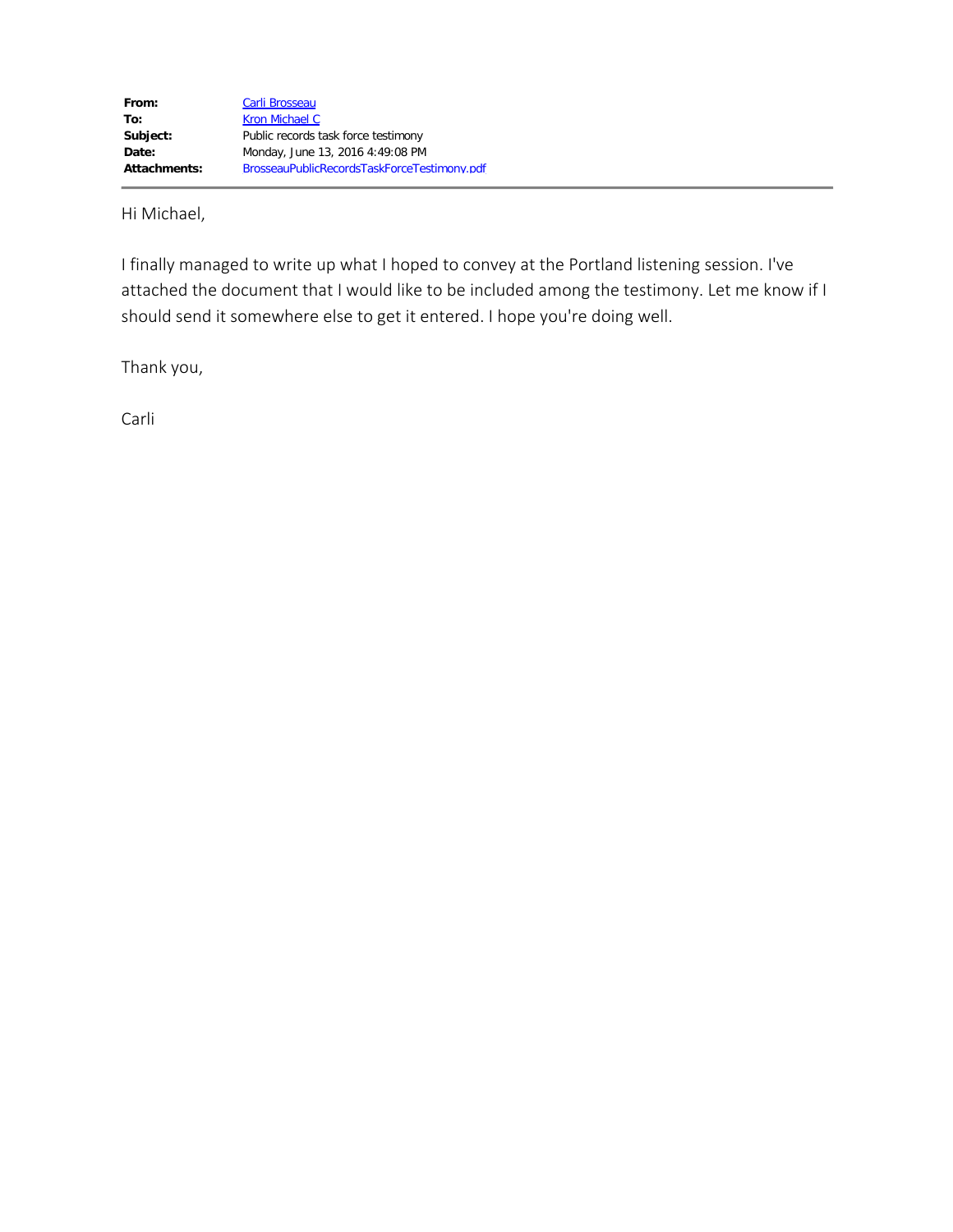

June 13, 2016

Dear Attorney General Ellen Rosenblum:

I am a data reporter for The Oregonian/OregonLive. What that means in practice is that I frequently request spreadsheets and databases from government agencies in order to analyze them for patterns.

The questions I ask these data sets, alone or in combination, are often intended to help me draw conclusions about how well systems are working. Since I mostly work with information that is related to crime and justice, I frequently ask, "Are the effects of this system fair?" I also like to ask, "Are the observed effects the ones that policymakers intended?"

I believe that asking these questions – and having access to records that can help answer them – is valuable both to the public and to policymakers, many of whom are earnestly grappling with these questions. Data is the key to reaching better and more sophisticated questions, which can lead to more complete and useful answers; no anecdote, or ad hoc compilation of anecdotes, comes close.

As I mentioned in my oral testimony during your Portland listening session, the incentive system enshrined in Oregon's Public Records Law presents a significant obstacle for members of the public who seek access to data. The negotiation process can be long and frustrating, and access can be very expensive. Computers and databases are no longer rare in government offices. Accessing public information stored electronically should not be such an excruciating chore in 2016.

The fee structure in Oregon is a main contributor to these problems, I believe in large part because it encourages public employees to think about public access as being outside of government's core duties. I would argue that direct transparency and accountability are core responsibilities and much of what sets the public sector apart from the private sector.

Allowing agencies to charge the "actual cost" for searching for, reviewing, redacting and copying records effectively counteracts any theoretical bias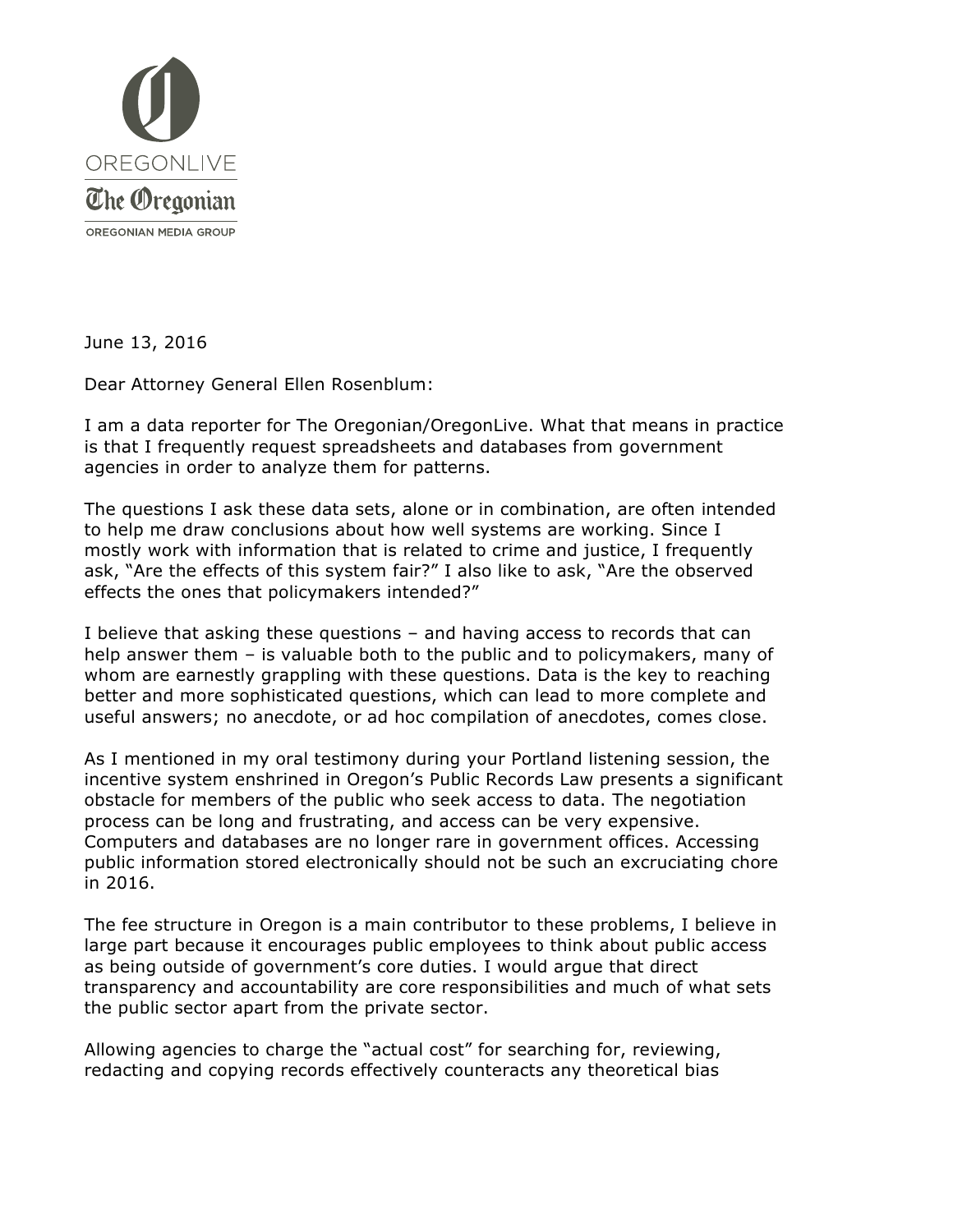

## The Oregonian

## OREGONIAN MEDIA GROUP

toward disclosure the Public Records Law provides. Agencies are under no pressure to design a system that promotes easy or cheap disclosure of records that taxpayers have already paid for public employees to create and maintain. I have been told more than once that a table cannot be exported from a recently purchased database system; that should simply not be allowed, and it wouldn't happen if public employees considered public access to be central to their job. This fee structure also encourages a nearly automatic legal review process, for which the agency can charge the public – or perhaps avoid because the requester is discouraged from seeking the records by the estimated cost.

One way to shift the logic of Oregon's Public Records Law to truly reflect a bias toward disclosure is to allow agencies to charge only for the time and materials needed to provide a copy of the information requested. If an agency wants to do legal review, it can absorb the cost. If it designs or purchases an illogical or cumbersome organization system, it bears that cost, as well. This would incentivize quicker, easier and more routine disclosure. This fee structure works in Arizona, where I was a reporter for seven years.

Another major obstacle for accessing data in Oregon is the long list of conditional exemptions. In practice, this means I have to make a public interest case for several aspects of the data more than once, first to gain access and then in a bid to reduce the rapidly accumulating fees. But this issue goes far beyond my personal complaints: As information systems get more complex, the public effectively loses the ability to monitor its government's work. Accessing data should not require a law degree or intimate familiarity with public records law precedent.

A revised law should not continue to require the public to argue for openness based on information they are unlikely to have in the first place, but rather give public agencies the burden of demonstrating the need for secrecy. It seems to me that these many exemptions were probably written into the law because legislators saw that there was a specific harm that someone had experienced or was likely to experience in a specific case if a specific piece of information was made public. Why not make the relationship more direct? In place of these exemptions, I suggest requiring public agencies to demonstrate specific, actual harm if a specific piece of information were to be released. Agencies would be able to protect information that they can show requires protection, and the bias toward disclosure might step closer to reality.

In conclusion, I'd like to offer a few more limited ideas related to data that I would love to see reflected in a revised law or guidance from your office.